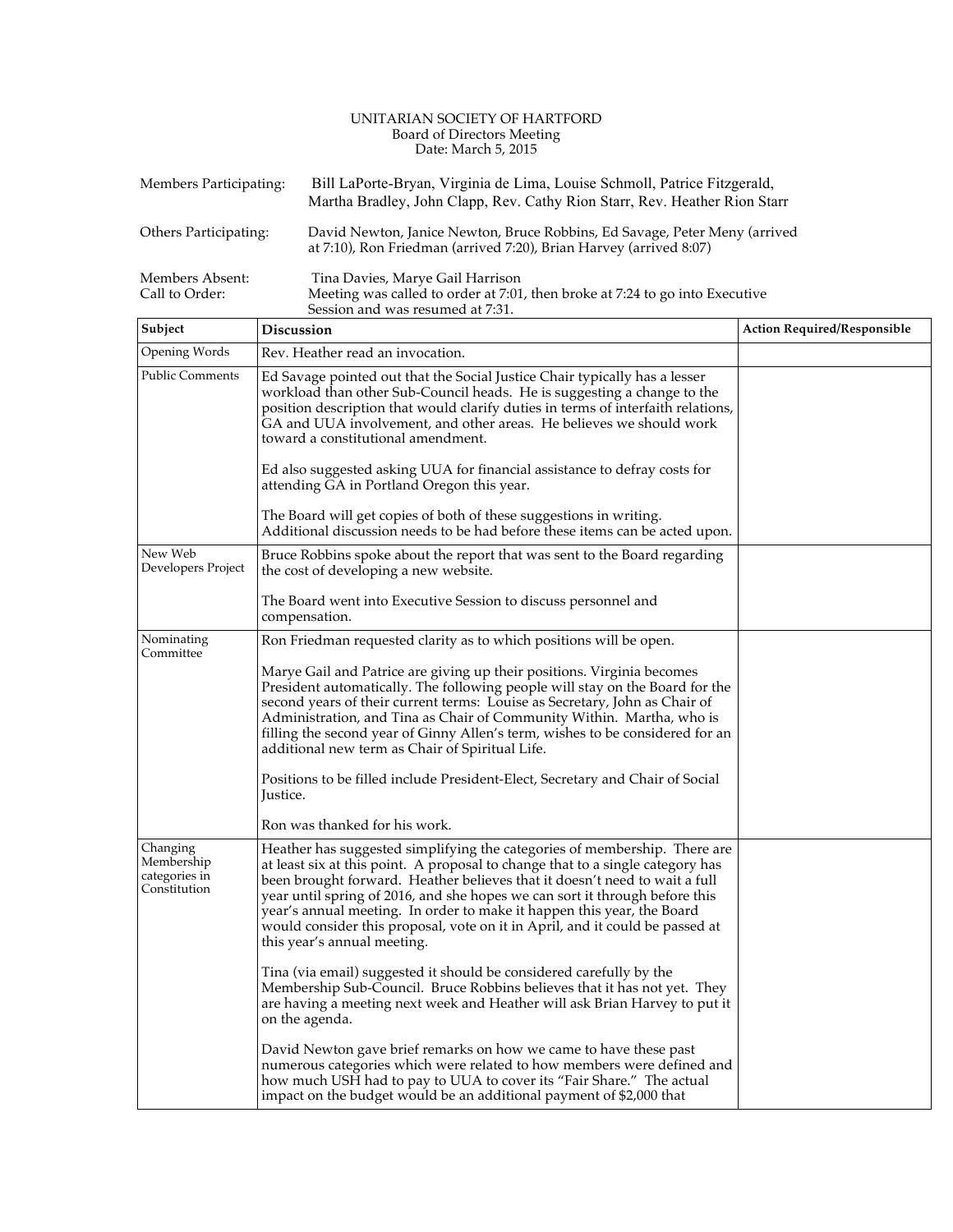|                                                                          | wouldn't be "billed" to us until FY 2016-2017. Louise recalls that for the<br>first 20 years she was here, we paid only 50% of the "Fair Share." The cost<br>per member in dues at all levels is approximately \$85 annually.                                                                                                                                                                                                                                                                                                                                                                                                                |  |
|--------------------------------------------------------------------------|----------------------------------------------------------------------------------------------------------------------------------------------------------------------------------------------------------------------------------------------------------------------------------------------------------------------------------------------------------------------------------------------------------------------------------------------------------------------------------------------------------------------------------------------------------------------------------------------------------------------------------------------|--|
| Music Transition                                                         | The Board had previously charged Rev. Cathy, Martha, and Mary-Anne<br>Mulholland as chair of the Music Committee to create a plan when<br>Gretchen Saathoff resigned as Music Director in the fall after a brief tenure.<br>Martha brought along a list of the current members of the Music Staff<br>Transition Team and has a proposal.                                                                                                                                                                                                                                                                                                     |  |
|                                                                          | Martha moved that the Board empower the Music Staff Transition Team as<br>described, to "Create a vision for a vibrant music program for the 21st<br>century and recommend to the board a plan to implement it that includes<br>staffing and volunteer structure and roles, and draws on the musical talents<br>and desire of the congregation as a whole."                                                                                                                                                                                                                                                                                  |  |
|                                                                          | Rev. Cathy spoke about having a long-term plan that looks at where we are<br>now and what we want from music going forward. She believes that this<br>concerns the whole congregation, and the Board needs to own and support<br>this work. Virginia believes the Board should endorse this.                                                                                                                                                                                                                                                                                                                                                 |  |
|                                                                          | There was a discussion of specific time commitments from our Acting<br>Music Director and Organist, and the fact that their positions (as currently<br>planned) will be open at the end of June, 2015.                                                                                                                                                                                                                                                                                                                                                                                                                                       |  |
|                                                                          | Motion passed unanimously.                                                                                                                                                                                                                                                                                                                                                                                                                                                                                                                                                                                                                   |  |
| <b>Installation Plans</b><br>April 19                                    | Former Minister Jon Luopa and his wife Annie will be coming to the<br>Installation. John will be preaching at the service that morning and giving<br>the "charge" to the new co-ministers.                                                                                                                                                                                                                                                                                                                                                                                                                                                   |  |
| Ministers' report<br>Rev. Cathy Rion Starr<br>Rev. Heather Rion<br>Starr | The Minister's Report consisted in large part of a list of activities prioritized<br>in response to an earlier effort by the Board to describe what they believed<br>to be the most important tasks and duties. Heather had hoped that there<br>would be more time for pastoral care. The first year has been busy, and<br>included some staff transitions, some of which weren't anticipated. The<br>email load continues to be challenging. Board members agreed that this<br>first year involves a lot of learning. It helps if we as Board members and<br>congregants can let them know the priority of email or other<br>communication. |  |
|                                                                          | Heather and Cathy mentioned that Pawel Jurek from UUSE (Manchester)<br>has died and that there will be a service in his honor. Janice sent a card, Bill<br>will send a card on behalf of the congregation.                                                                                                                                                                                                                                                                                                                                                                                                                                   |  |
|                                                                          | On March 22, there will be a celebration and thanks for Helen David<br>downstairs after the service, with cake and flowers.                                                                                                                                                                                                                                                                                                                                                                                                                                                                                                                  |  |
| Pledge Drive                                                             | Peter Meny came to the meeting to speak about Stewardship. Virginia had<br>done some graphing that shows the good news; pledging is increasing over<br>the last few years. We've had compelling reasons to request for increases,<br>such as the loss of members a couple of years ago, and last year the need to<br>attract new ministers.                                                                                                                                                                                                                                                                                                  |  |
|                                                                          | The challenge this year is to convey that there is a need again this year for<br>an increase in pledges. Last Year's pledge total was \$262,000, and Brian<br>Mullen's best guess as to the expected pledge total this year is \$233,850.<br>Personal situations may reduce some pledges.                                                                                                                                                                                                                                                                                                                                                    |  |
|                                                                          | We have a number of new members who are likely to give a minimum<br>pledge of \$250. There may be some significant donors who will not pledge<br>this year. We estimate that we need each member to increase his/her<br>pledge by 7 to 12%.                                                                                                                                                                                                                                                                                                                                                                                                  |  |
|                                                                          | There will be a big event and a pancake breakfast on Stewardship Sunday,<br>March 22.                                                                                                                                                                                                                                                                                                                                                                                                                                                                                                                                                        |  |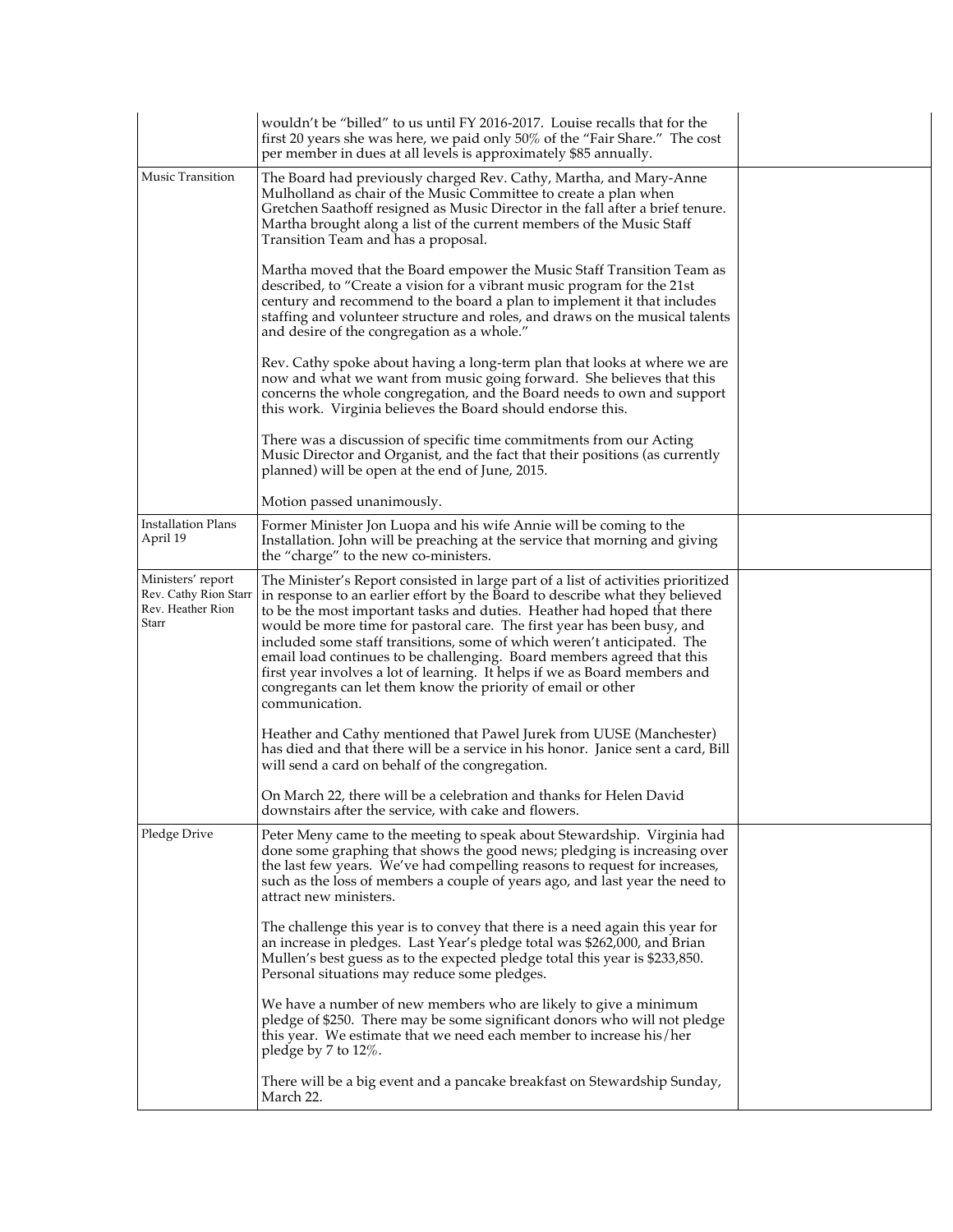|                                                                                                         | Discussion: If we want to build and we're growing, we need to figure out<br>where that money is coming from. It's unrealistic to expect those who are<br>in the top "quartile" to increase their pledges every year on an ongoing<br>basis. There was discussion about how to encourage members to give<br>more, to mention wanting to give fair compensation to our hard-working<br>staff, that we have new music transition needs, and more. At this point in<br>the year we should be excited about the prospects of the Stewardship<br>campaign. Peter was thanked for his update. |                 |
|---------------------------------------------------------------------------------------------------------|----------------------------------------------------------------------------------------------------------------------------------------------------------------------------------------------------------------------------------------------------------------------------------------------------------------------------------------------------------------------------------------------------------------------------------------------------------------------------------------------------------------------------------------------------------------------------------------|-----------------|
| Comments from<br>Board                                                                                  | Patrice said that we have tension between "let's get it done quickly" and<br>"let's get it done in a formal way." And the limited time we have to get<br>things done versus actually using strict Roberts Rules. We seem to learn to<br>run the Board meetings by late in the year now that it's March we are<br>working very efficiently together and getting things done. It seems we start<br>from zero each year. Is there anything we can do to improve that?                                                                                                                     |                 |
| Date of April Bd.<br>Mtg., June plans,<br>"under the stairs"<br>chat with<br>congregants and<br>friends | There is the possibility of a Board overnight at Senexet House on a<br>Friday/Saturday in June. Do we want to go overnight? Patrice offered her<br>house for a one-day "retreat." It looks like there is general support for an<br>overnight. Bill will pursue the possibility of June 19 <sup>th</sup> weekend.<br>The next Board meeting is Tuesday, April 7 <sup>th</sup> .<br>"Under the Stairs" will take place on the fifth Sunday, March 29. Louise<br>and Bill plan to be there.                                                                                               |                 |
| Closing                                                                                                 | Cathy read from a Wendell Berry program.                                                                                                                                                                                                                                                                                                                                                                                                                                                                                                                                               |                 |
|                                                                                                         | $\overline{1}$ $\overline{0}$ $\overline{0}$ $\overline{1}$ $\overline{1}$ $\overline{1}$ $\overline{1}$                                                                                                                                                                                                                                                                                                                                                                                                                                                                               | $0.047 + 0.071$ |

Meeting adjourned at 9:08. Next Board meeting scheduled for Tuesday, April 7<sup>th</sup>, 2015 at 7:00 PM at USH.

Respectfully submitted by Patrice Fitzgerald, Secretary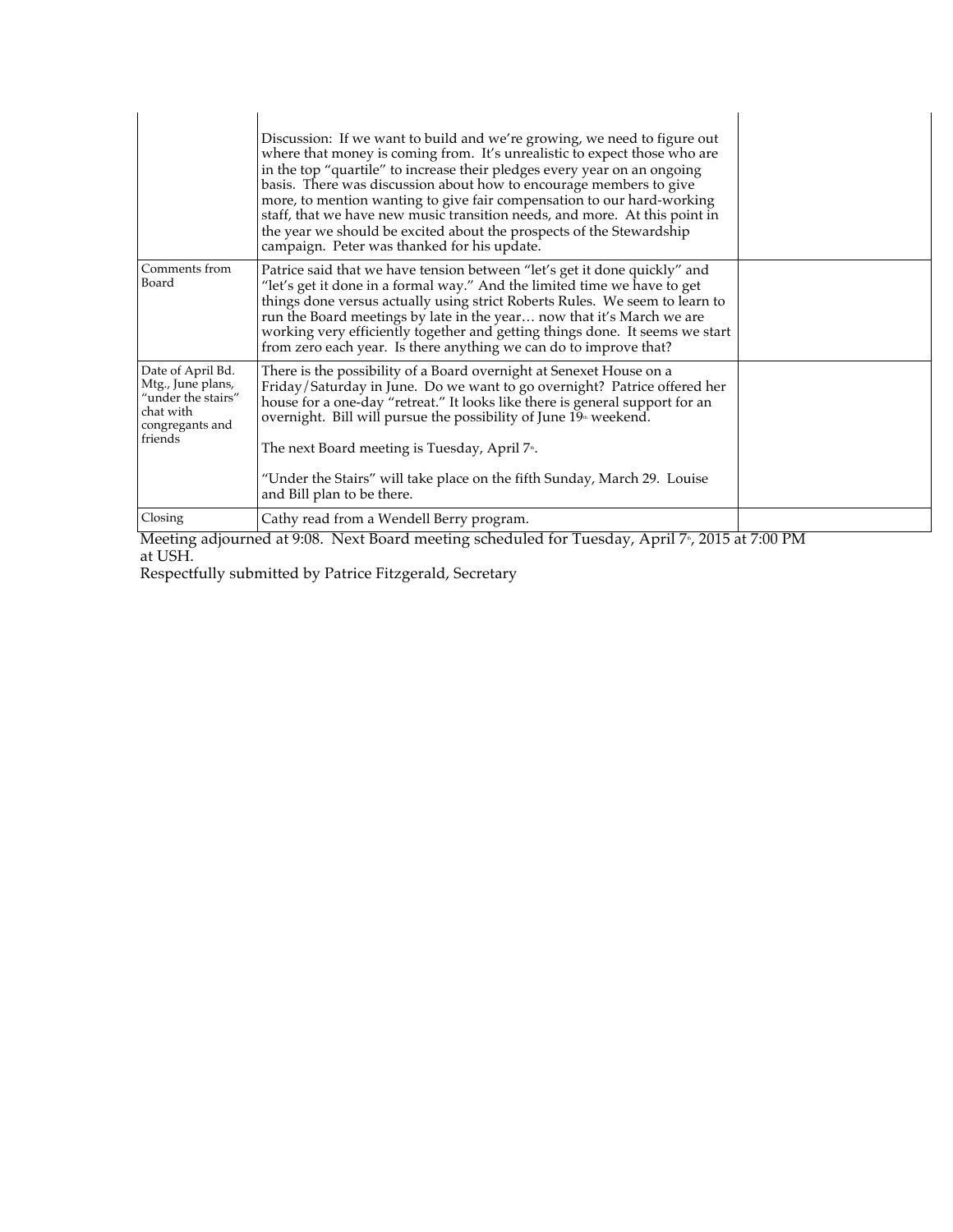### **Ministers: Revs. Heather & Cathy Rion Starr**

Our Board Report will be brief this month, out of necessity. The month of March flew by! There is just so much going on. Tomorrow is Easter Sunday, our Installation is coming up, and it's been a busy time behind-the-scenes as well.

### **March Highlights:**

**Worship Services** included:

- Guest speakers Rev. Keith Kron (March 1) (with Rev. Heather giving Opening Words) and Rev. Megan Lloyd Joiner (March 15)
- Music & Worship's "Seven Principles Sunday" on March 8 (rescheduled from February), lots of involvement and support from Rev. Cathy
- Stewardship Sunday service, led by Revs together, sermon by Rev. Heather
- "Listen to Your Life" service with Auction Sermon (winning bid by Mike Winterfield), led by Rev. Heather
- We are pleased to have all of our worship topics, leaders, and music selected for the remainder of the church year.

### **Ongoing**

- Rev. Heather has been working closely with the New Web Developers moving along the process for a new USH website, & eventually a new E-news format & production team as well.
- Rev. Cathy has been working closely with the Music Staff, Music Committee, Worship Arts, and Choir on all-things-music-related, including the Music Sunday Service, the Installation, several special guest musicians, and the ongoing music staff transition process. Music (and worship) continues to be a major focus of Rev. Cathy's time.
- Fully supported by Membership Committee, Rev. Heather participated in the second (this church year) UU, USH, and You 3-class post-service series. Somewhere in the ballpark of 12-20 people are expected to be celebrated as new members during the May  $3<sup>rd</sup>$  New Member Ceremony!
- Throughout the month of March, Stewardship Info sessions were held and Testimonials shared during services, and both Revs supported this Pledge Drive in various ways.
- In the broader community, Rev. Cathy led the opening prayer at the Hartford City Council meeting this month, and the Installation has been an opportunity to reach out to clergy and community members.

### **Pastoral Care**

- Rev. Cathy will be officiating at Dorothy Fowler's Memorial Service, likely to be held in June, and has had good conversations with the Fowler family.
- Both Revs have increased time spent on pastoral care-by-phone, and that seems to be helping with the many people wanting more connection to us and to the congregation.
- **Seabury**—We are visiting with UUs at Seabury (all UUs welcome) on a monthly basis, typically on 2nd Fridays of the month, in the afternoon.

### **Staffing Updates**

- It's a great thing to have a significant staff transition go so smoothly. Our thanks to Helen David for that and good wishes for her happy & art-filled retirement. Thanks to Brian Mullen for hosting a lovely "It's Your Last Day!" retirement party for her.
- Linda Clark is settling in very well as our new Office Administrator. Please take the time to greet and talk with her if you haven't already. Once she has become comfortable with her current responsibilities (what Helen David was doing), she will also be the person we ask to take on being Web Administrator, once our new website is up (around